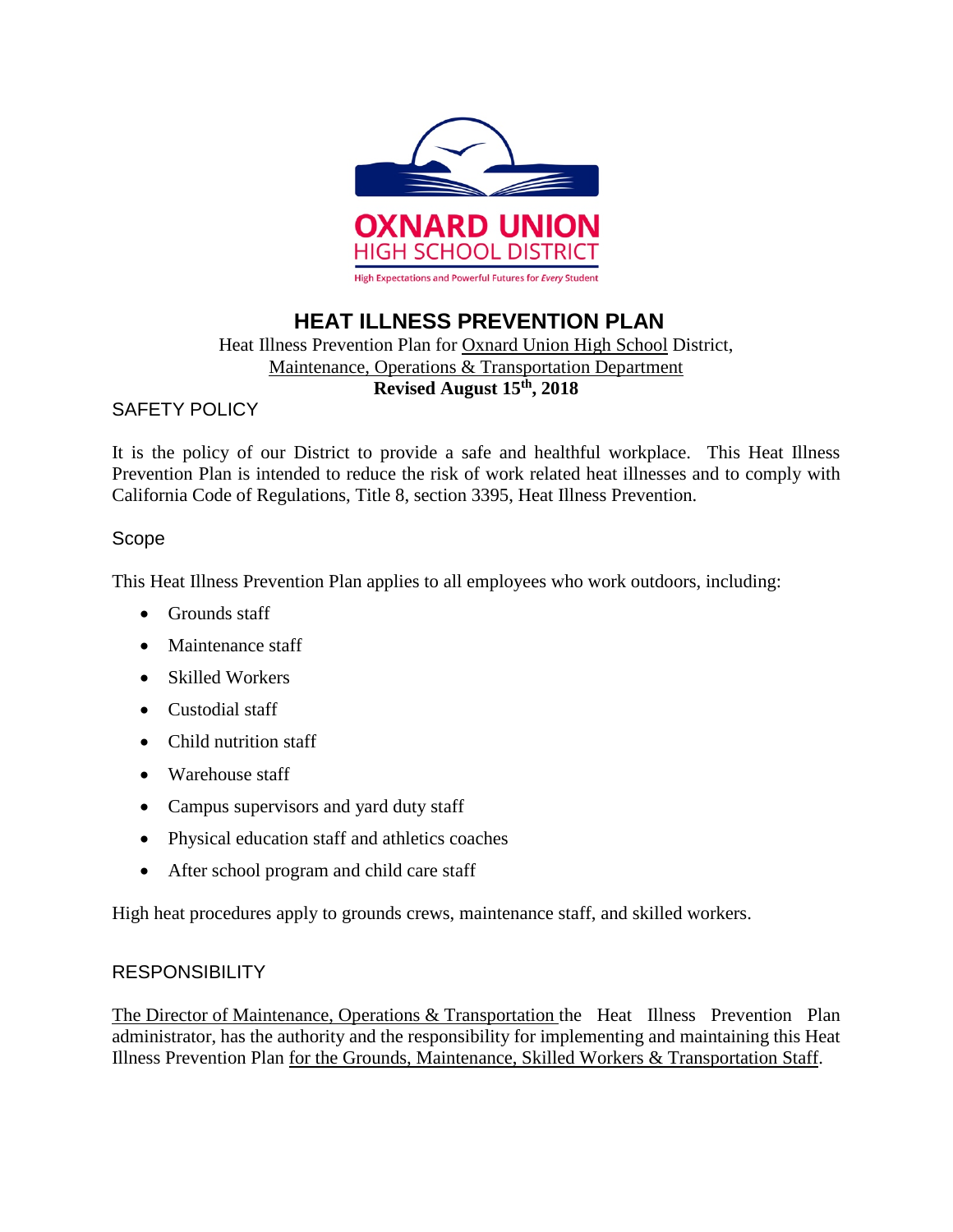Managers, and supervisors are responsible for implementing and maintaining the Plan in their work areas and for answering worker questions about the Plan. A copy of this IIPP is available from each manager or supervisor, or in the office of the Plan administrator.

## Past Practice-MOU

In the past, the District has utilized a Memorandum of Understanding (MOU) with the Oxnard Federation of Teachers and School Employees (OFTSE) to better define site procedures regarding student occupancy for school locations without air conditioning. The full citation of this MOU can be found in the Appendix of this document.

# Monitoring Weather

Some requirements of heat illness prevention are triggered by outside temperatures. These include:

- Shade will be present when the temperature exceeds 80 degrees Fahrenheit.
- The district will implement high-heat procedures when the temperature equals or exceeds 95 degrees Fahrenheit
- Acclimatization

The Plan administrator will monitor weather and alert supervisors to taking appropriate action in response to predicted hot weather. The National Weather Service forecasts the temperature in various locations in California. Weather forecasts and information are broadcast on NOAA Weather radio and can be accessed at <http://www.weather.gov/view/states.php?state=ca&map=on>

Weather information can also be accessed at: <http://www.vcapcd.org/Forecast.aspx> or [www.weather.com.](http://www.weather.com/)

The United States Department of Labor, Occupational Safety and Health Administration (OSHA) provides a Heat Safety Tool that is available for smart phones. The OSHA Heat Safety Tool allows supervisors and workers to calculate the heat index for their worksite, and, based on the heat index, displays a risk level to outdoor workers. Then, supervisors and workers can get reminders about the protective measures that should be taken at that risk level to protect workers from heat-related illness.

The Plan administrator will monitor predicted weather temperatures in advance to know when the temperature is likely to exceed 80 degrees. Supervisors are expected to know if the temperature is in fact exceeding 80 degrees at the work site.

The supervisor should use a thermometer to keep track of the temperature at the work site on hot days. A simple thermometer available at hardware stores can be used to measure the outdoor ("dry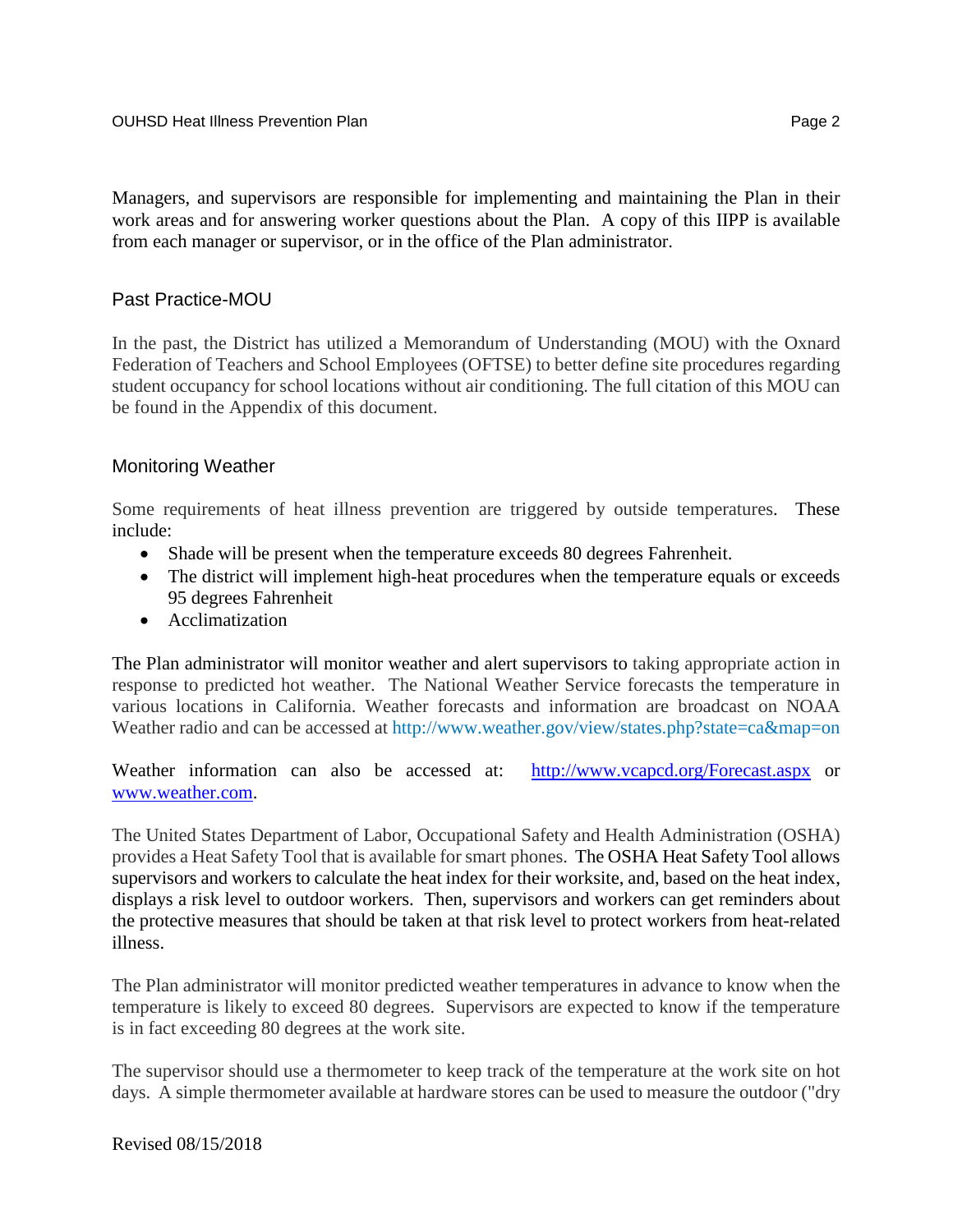bulb") temperature, as long as it is taken in an area where there is no shade. The temperature measurement must be taken in an area with full sunlight and the bulb or sensor of the thermometer should be shielded from direct contact with sunlight (with the hand or some other object) while taking the measurement.

### Provision of Water

Drinking water means water that is fresh, cooler than the outside temperature, fit to drink, and free from odors.

The frequent drinking of water is encouraged. The supervisor will provide frequent reminders to employees to drink frequently, and more water breaks will be provided Water is a key preventive measure to minimize the risk of heat related illnesses. Drinking water is available at no cost to the employees.

Workers at school sites are encouraged to drink from drinking fountains or water provided in offices. Employees are encouraged to take breaks near sufficient supply of drinking water.

Where plumbed water is not readily accessible, water shall be provided in sufficient quantity at the beginning of the work shift to provide one quart per employee per hour for drinking for the entire shift. Grounds vehicles will be equipped with insulated containers to keep water cool and disposable cups for drinking. The Supervisor/designated person will monitor water containers every 30 minutes, and employees are encouraged to report to supervisor/designated person low levels or dirty water

Outlets for non-potable water, such as water for landscaping irrigation purposes, are posted in a manner understandable to all employees to indicate that the water is unsafe and is not to be used for drinking

#### Access to Shade

Shade means blockage of direct sunlight. One indicator that blockage is sufficient is when objects do not cast a shadow in the area of blocked sunlight. Shade is not adequate when heat in the area of shade defeats the purpose of shade, which is to allow the body to cool. For example, a car sitting in the sun does not provide acceptable shade to a person inside it, unless the car is running with air conditioning. Shade may be provided by any natural or artificial means that does not expose employees to unsafe or unhealthy conditions and that does not deter or discourage access or use.

Shade is available at all district sites. Employees are encouraged to take breaks in areas of shade and open to the air.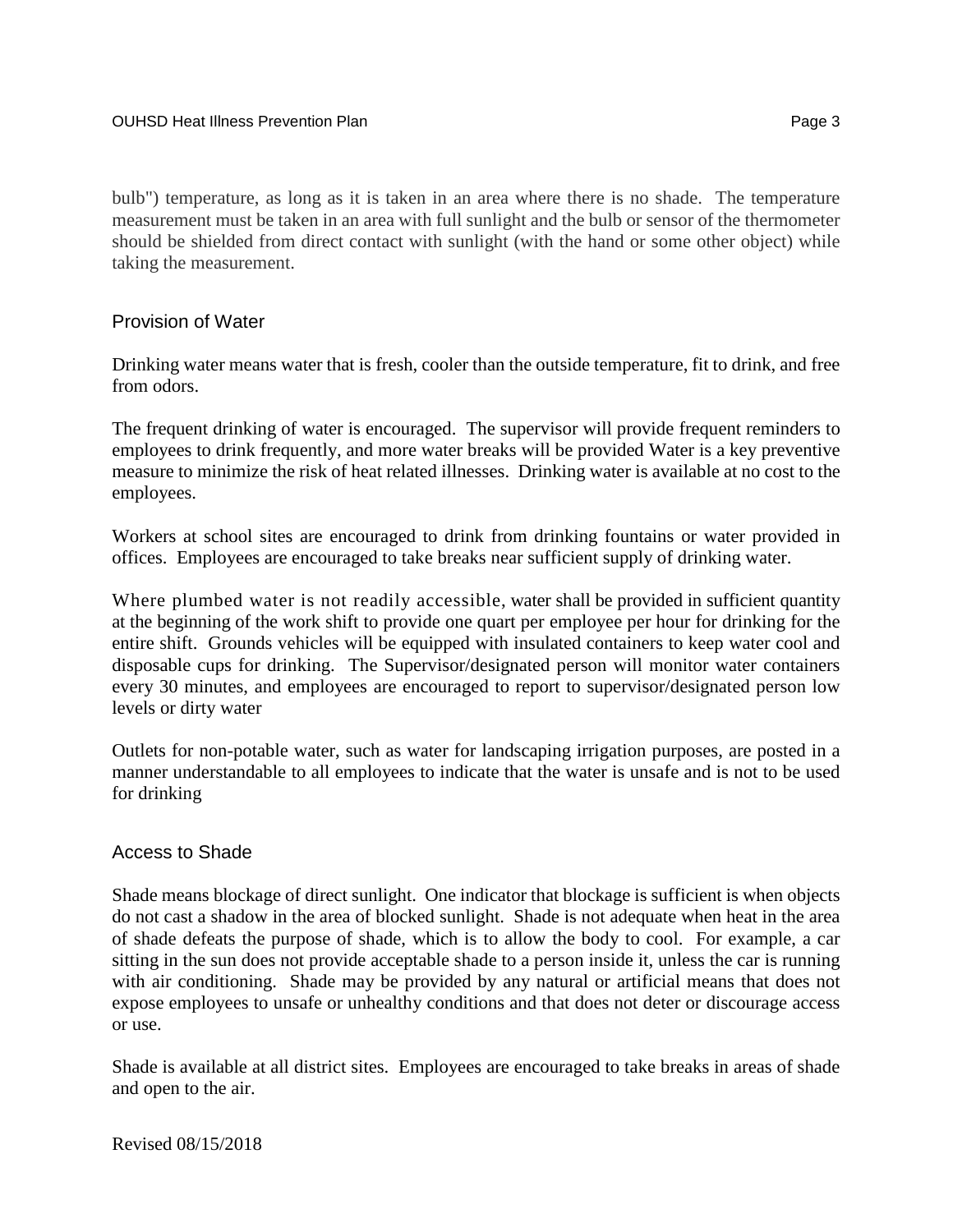Areas of shade include:

- Sides of buildings under roof eves;
- Inside buildings;
- Permanent lunch shade structures;
- Fully-leaved trees (worker makes no shadow);
- Vehicles with air conditioning operating.

Employees are allowed and encouraged to take a preventative cool-down rest in the shade when they feel the need to do so to protect themselves from overheating. Such access to shade is permitted at all times.

An individual employee who takes a preventative cool-down rest:

- Will be monitored and asked if he or she is experiencing symptoms of heat illness;
- Will be encouraged to remain in the shade; and
- Will not be ordered back to work until any signs or symptoms of heat illness have abated, but in no event less than 5 minutes in addition to the time needed to access the shade.

If an employee exhibits signs or reports symptoms of heat illness while taking a preventative cooldown rest or during a preventative cool-down rest period, the supervisor will provide appropriate first aid or emergency response according to the Emergency Response section below.

#### High Heat Procedures

The district will implement the following high-heat procedures when the temperature equals or exceeds 95 degrees Fahrenheit:

- 1. Ensuring that effective communication by voice, observation, or electronic means is maintained so that employees at the work site can contact a supervisor when necessary. An electronic device, such as a mobile telephone or text messaging device, may be used for this purpose only if reception in the area is reliable. The district will provide employees who do not have mobile telephones with radios.
- 2. Observing employees for alertness and signs or symptoms of heat illness. The district shall ensure effective employee observation/monitoring by implementing one or more of the following:
	- a. Supervisor or designee observation of 20 or fewer employees, or
	- b. Mandatory buddy system, or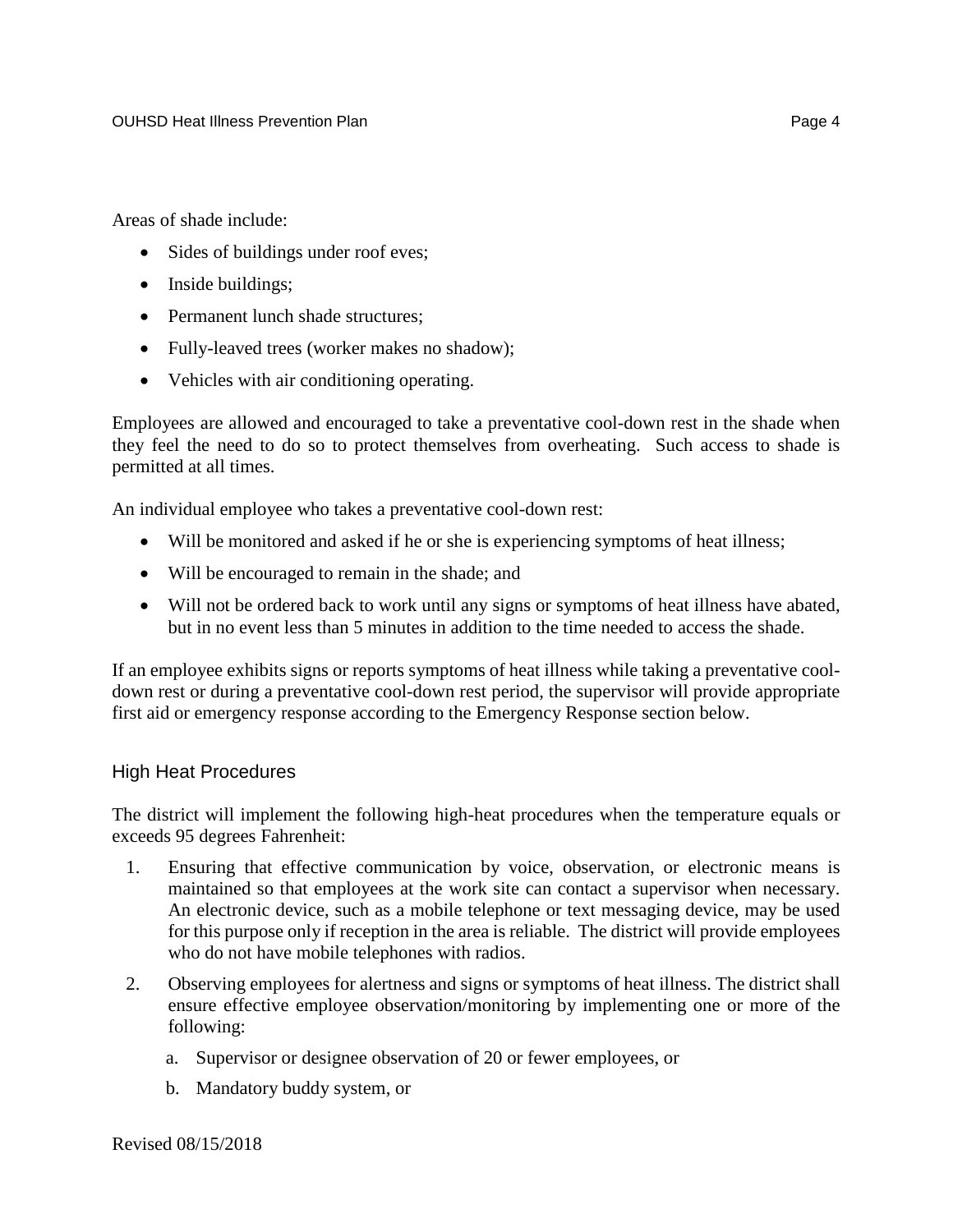- c. Regular communication with sole employee such as by radio or cellular phone.
- 3. Designating one or more employees on each worksite as authorized to call for emergency medical services, and allowing other employees to call for emergency services when no designated employee is available.
- 4. Reminding employees throughout the work shift to drink plenty of water, meaning drinking small quantities of water more frequently.
- 5. Providing additional and/or longer rest breaks employees may need to take more frequent and longer breaks.
- 6. Pre-shift meetings before the commencement of work as described in the Training section below.
- 7. Cut work shifts short or stop work altogether.

#### Emergency Response

Emergency medical services will be provided as quickly as possible if an employee suffers heat illness. The district's procedures will include contacting emergency medical services when necessary, as well as taking immediate steps to keep a stricken employee cool and comfortable once emergency service responders have been called. The goal is to stop the rapid progression to more serious illness, which can include mental confusion, loss of consciousness, and seizures.

Supervisors will carry mobile telephones and/or radios to ensure that emergency services can be called, and check that these are functional at all worksites prior to and/or during each shift.

One or more employees on each worksite is authorized to call for emergency medical services, and allowing other employees to call for emergency services when no designated employee is available.

Supervisors will respond to signs and symptoms of possible heat illness, including but not limited to providing first aid measures and contacting emergency medical services.

Emergency services will be provided if any of the following symptoms are observed:

- Confusion, altered mental status, slurred speech
- Loss of consciousness (coma)
- Hot, dry skin or profuse sweating
- Seizures
- Very high body temperature

First aid will be provided for the following symptoms: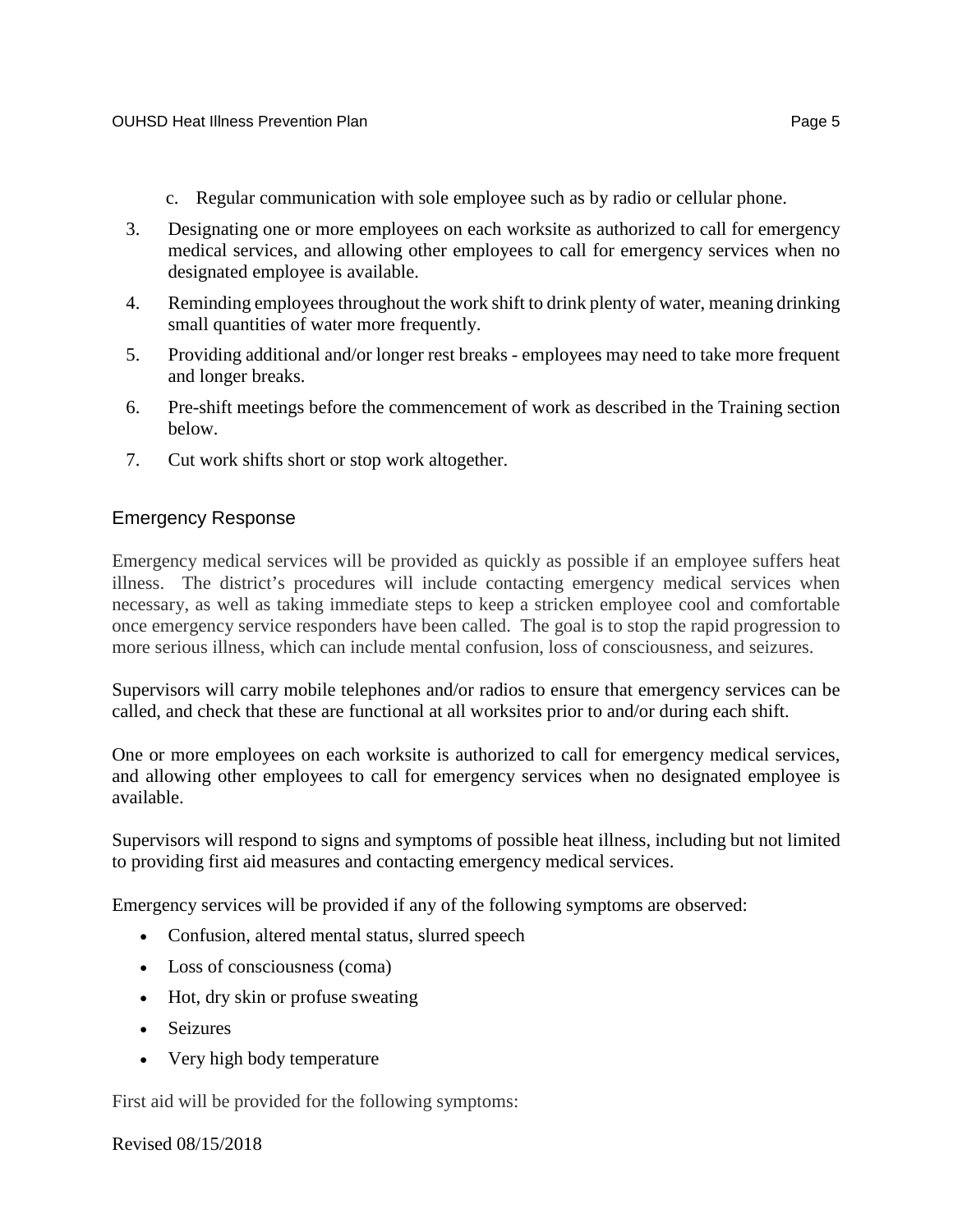- Headache
- Nausea
- Dizziness
- Weakness
- Irritability
- Thirst
- Heavy sweating
- Elevated body temperature

During and after provision of first aid, affected employees will not be left alone. The supervisor or other district employee will transport employees displaying signs and symptoms for medical follow-up.

The district will not provide medical personnel on site, and supervisors and employees are not expected to have medical expertise to diagnose heat illness.

# Acclimatization Methods and Procedures

Heat wave means any day in which the predicted high temperature for the day will be at least 80 degrees Fahrenheit and at least ten degrees Fahrenheit higher than the average high daily temperature for the preceding five days.

Acclimatization is a process by which the body adjusts to increased heat exposure. The body needs time to adapt when working in hotter environments. Employees are more like to develop heat illness if they are not allowed or encouraged to take it easy when a heat wave strikes or when starting a job that newly exposes them to heat. Acclimatization is fully achieved in most people within 4 to 14 days of regular work involving at least 2 hours per day in the heat.

During heat waves and with new, unacclimated employees, the district will be especially vigilant. The supervisor will closely observe employees.

Best practices include finding ways to lessen the intensity of employees' work during a heat wave and during two-week break-in periods of new employees. These options include:

- 1. If employees are not accustomed to working in hot environments, they should start work slowly, and pick up the pace gradually;
- 2. New employees and all employees during heat waves, employees are given less physically demanding tasks and gradually be assigned to more demanding tasks;
- 3. Schedule and provide frequent breaks for new employees and all employees during heat waves;

Revised 08/15/2018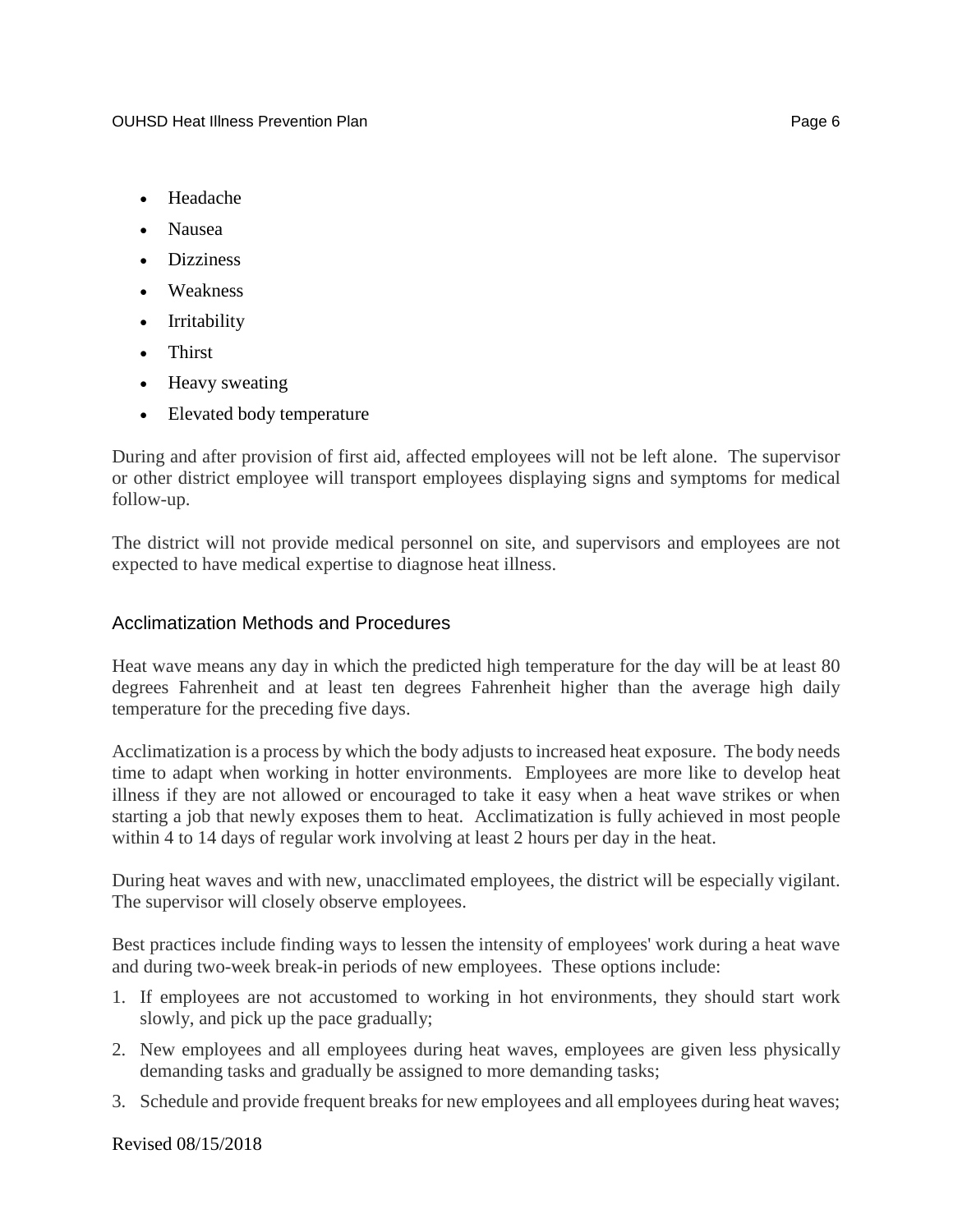- 4. Cut work shifts short or stop work altogether;
- 5. Schedule work for progressively longer periods in warm or hot conditions where employees are at risk of heat illness. Begin shifts early, when temperatures are cooler.

# TRAINING AND INSTRUCTION

All workers listed in the scope section, including supervisors, shall have training and instruction on general and job-specific safety and health practices. Training and instruction will include:

- 1. The environmental and personal risk factors for heat illness, as well as the added burden of heat load on the body caused by exertion, clothing, and personal protective equipment;
- 2. The district's procedures for complying with the requirements of this standard, including, but not limited to, the employer's responsibility to provide water, shade, cool-down rests, and access to first aid as well as the employees' right to exercise their rights under this standard without retaliation;
- 3. The importance of frequent consumption of small quantities of water, up to 4 cups per hour, when the work environment is hot and employees are likely to be sweating more than usual in the performance of their duties;
- 4. The concept, importance, and methods of acclimatization pursuant to this plan;
- 5. Whenever the District is made aware of a new or previously unrecognized hazard;
- 6. The different types of heat illness, the common signs and symptoms of heat illness, and appropriate first aid and/or emergency responses to the different types of heat illness, and in addition, that heat illness may progress quickly from mild symptoms and signs to serious and life threatening illness
- 7. The importance to employees of immediately reporting to the district, directly or through the employee's supervisor, symptoms or signs of heat illness in themselves, or in coworkers;
- 8. The district's procedures for responding to signs or symptoms of possible heat illness, including how emergency medical services will be provided should they become necessary;
- 9. The district's procedures for contacting emergency medical services, and if necessary, for transporting employees to a point where they can be reached by an emergency medical service provider;
- 10. The employer's procedures for ensuring that, in the event of an emergency, clear and precise directions to the work site can and will be provided as needed to emergency responders. These procedures shall include designating a person to be available to ensure that emergency procedures are invoked when appropriate.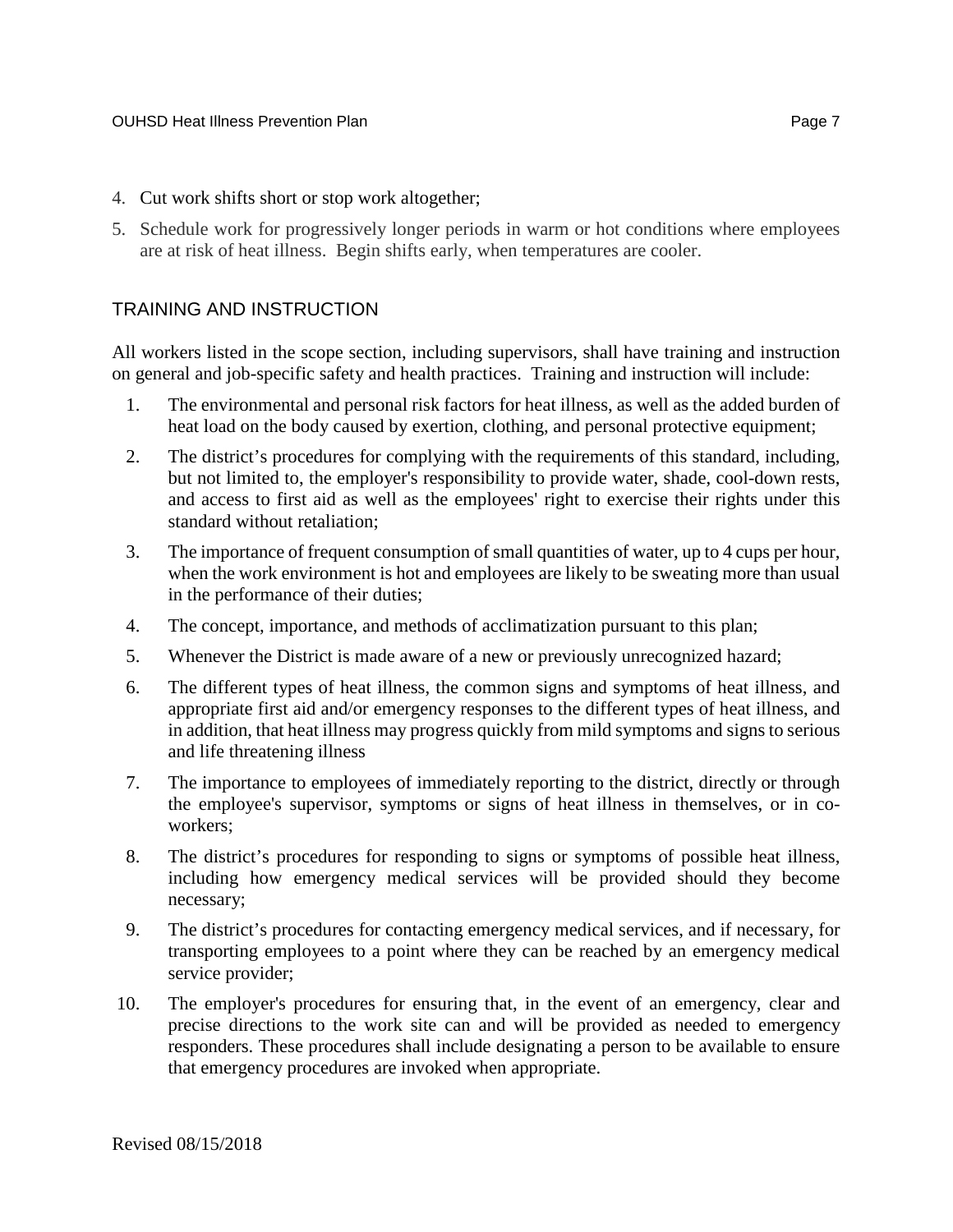Supervisors of employees listed in the Scope section will be trained on the following:

- 1. The information listed above in employee training.
- 2. The procedures the supervisor is to follow to implement the applicable provisions in this section;
- 3. The procedures the supervisor is to follow when an employee exhibits signs or reports symptoms consistent with possible heat illness, including emergency response procedures;
- 4. How to monitor weather reports and how to respond to hot weather advisories.

Employees listed in the High Heat section will be trained on the following:

- 1. A review of the high heat procedures.
- 2. Encouraging employees to drink plenty of water;
- 3. Reminding employees of their right to take a cool-down rest when necessary.

Employee and Supervisor training will be conducted when this Plan is implemented and periodically thereafter. High heat training will be conducted prior to work on those days forecast to be 95 degrees Fahrenheit or higher.

#### RECORDKEEPING

Training records will be kept for three (3) years following the date of the training.

Records of high heat days will be kept for three (3) years.

#### PROGRAM MAINTENANCE

The IIPP Administrator will periodically review this Plan. This person shall verify effective implementation of each element of the Program, make any changes needed and communicate program status and changes made to management and to affected employees.

# APPENDIX

Memorandum of Understanding, April  $11<sup>th</sup>$ , 2016 Between OUHSD & OFTSE (2 Pages)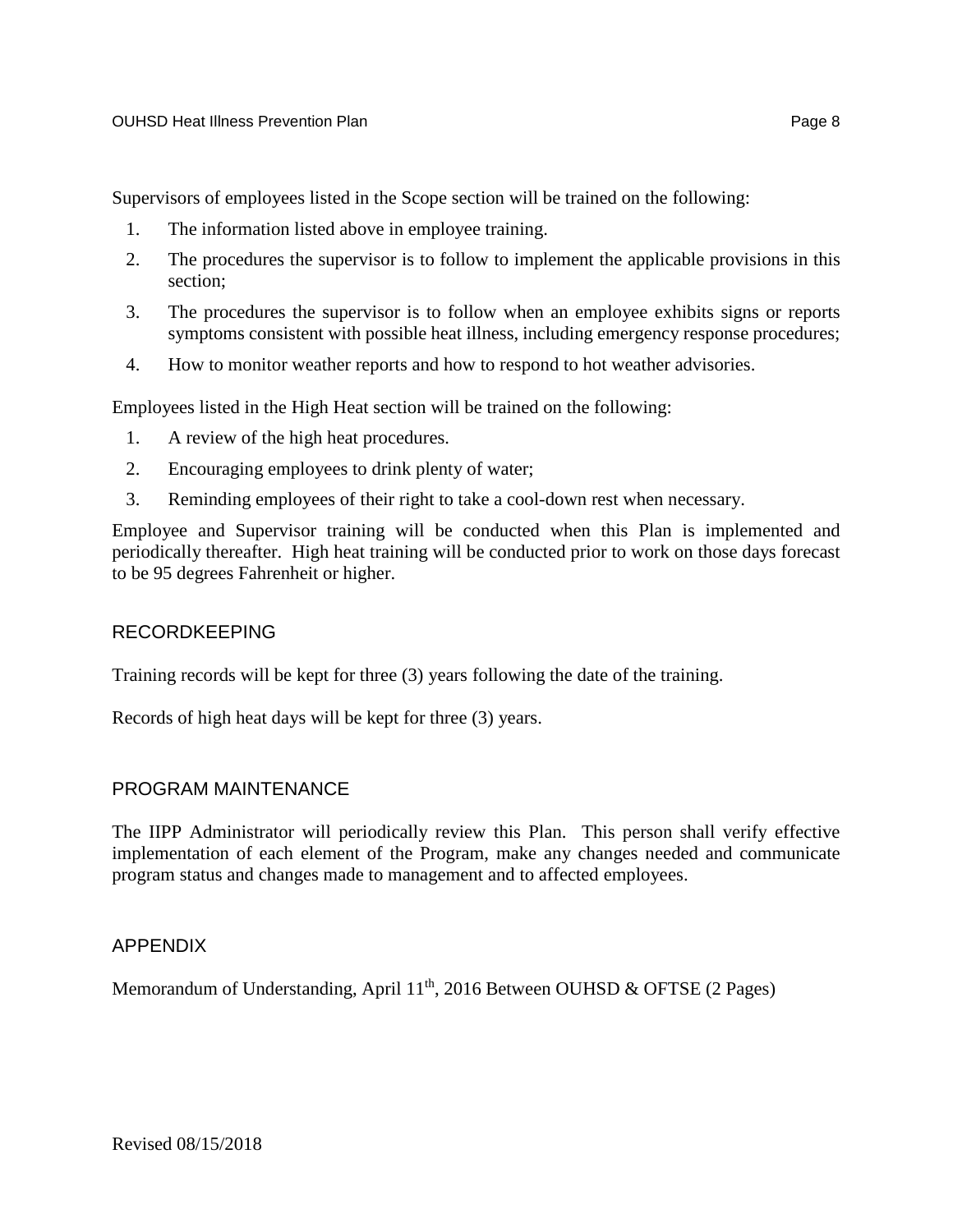#### Memorandum of Understanding **Between The Oxnard Union High School District** And Oxnard Federation of Teachers and School Employees (Certificated Bargaining Unit)

between the Oxnard Union High School District ("District") and the Oxnard Federation of Teachers and School Employees ("OFTSE") (collectively "the Parties").

#### **Recitals**

- The Parties have a mutual concern about the learning environment at schools in the А. District that do not have air conditioning;
- b. The purpose of this MOU is to memorialize when the instructional day at nonairconditioned schools may be altered based upon anticipated weather conditions; and
- C. This MOU shall not apply to Condor or Frontier High Schools.

WHEREFORE, THE PARTIES AGREE AS FOLLOWS:

1. Heat Day Mitigation Measures at Comprehensive High Schools

Each OUHSD comprehensive high school has 25 collaboration days. There will be sufficient state mandated minimum number of instructional minutes per year in this manner to permit from 2 to 4 heat days per year at each school covered by this MOU.

2. Declaring Heat Days

Heat days will be declared by the Superintendent when two consecutive days of temperatures at or above 95 degrees Fahrenheit are forecast for the city in which the school resides. To declare a heat day, the average of the following forecast weather websites will be used: Weatherbug, Accuweather, and the Wunderground. The Superintendent or designee shall declare a heat day by noon (12 p.m.) the day before a heat day. The District's automated phone calling system will be used to notify parents/guardians the day before a heat day.

Whether a Heat Day is declared for a particular school will be based on the respective city weather reports. The Parties agree that Rancho Campana High School and Adolfo Camarillo High School may have different heat days than the comprehensive high schools in the Oxnard Plain - Rio Mesa High School, Channel Islands High School, Hueneme High School, Oxnard High School, and Pacifica High School. On the declared heat days, students will be released early in accordance with the minimum day schedule at each school site, but unit members' work day will not be reduced.